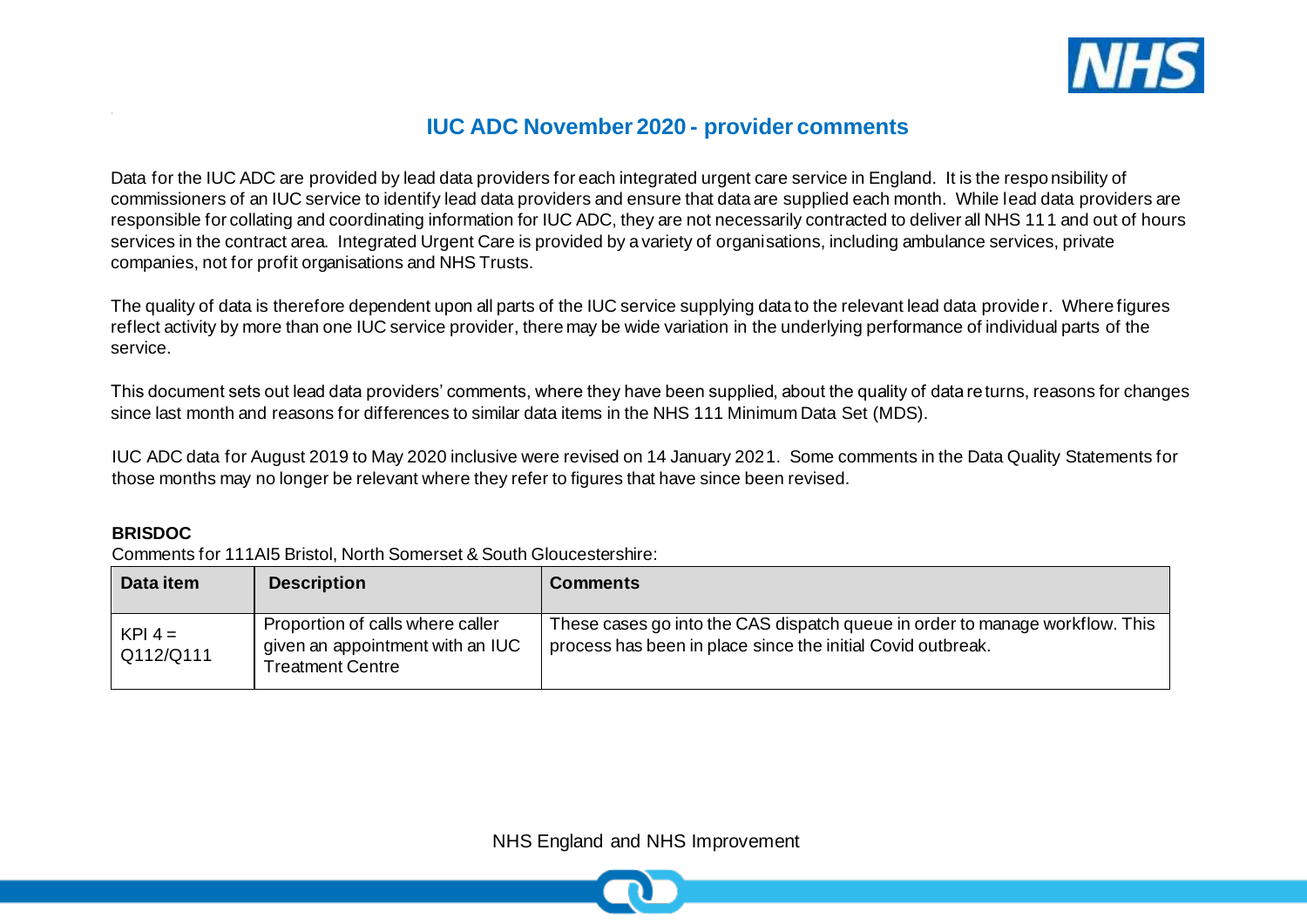## **DEVON DOCS**

Comments for 111AI6 Devon:

| Data item       | <b>Description</b>                     | <b>Comments</b>                                                                    |
|-----------------|----------------------------------------|------------------------------------------------------------------------------------|
| $(Q081 + Q094)$ | Proportion of callers recommended      | After a review of telephony activity, the performance for November for this metric |
| (Q027+Q028)     | self-care at the end of clinical input | should be 27.8%. This will be amended in future revisions.                         |

#### Comments for 111AH8 Somerset:

| Data item              | <b>Description</b>                                                                                     | <b>Comments</b>                                                                                                                                                                                                                                                          |
|------------------------|--------------------------------------------------------------------------------------------------------|--------------------------------------------------------------------------------------------------------------------------------------------------------------------------------------------------------------------------------------------------------------------------|
| Q030                   | Calls assessed by a clinician                                                                          | After review, we found that almost all cases were triaged, hence a rise in<br>performance for October. However, whilst cases are triaged by both Health<br>Advisors and Clinical Advisors, the KPI states Clinical Advisors only. This is<br>reflected in November data. |
| Q108/Q107              | Appointments with an in-hours GP<br>practice / DoS selections in-hours<br>GP practice                  | There has been an error in the data extraction methodology for November. We<br>have now aligned this to the NHS 111 First methodology. The IUCADC data<br>collection for December will reflect this downturn.                                                            |
| $KPI 6 =$<br>Q097/Q096 | Proportion of calls initially given a<br>category 3 or 4 ambulance<br>disposition that are revalidated | After reviewing the methodology used to validate cat 3/4s and ED dispositions,<br>we became aware that the formula in the template was previously counting the<br>cases that required validation, rather than those that had been validated.                             |
| $KPI 7 =$<br>Q100/Q099 | Proportion of calls initially given an<br>ED disposition that are revalidated                          | As above.                                                                                                                                                                                                                                                                |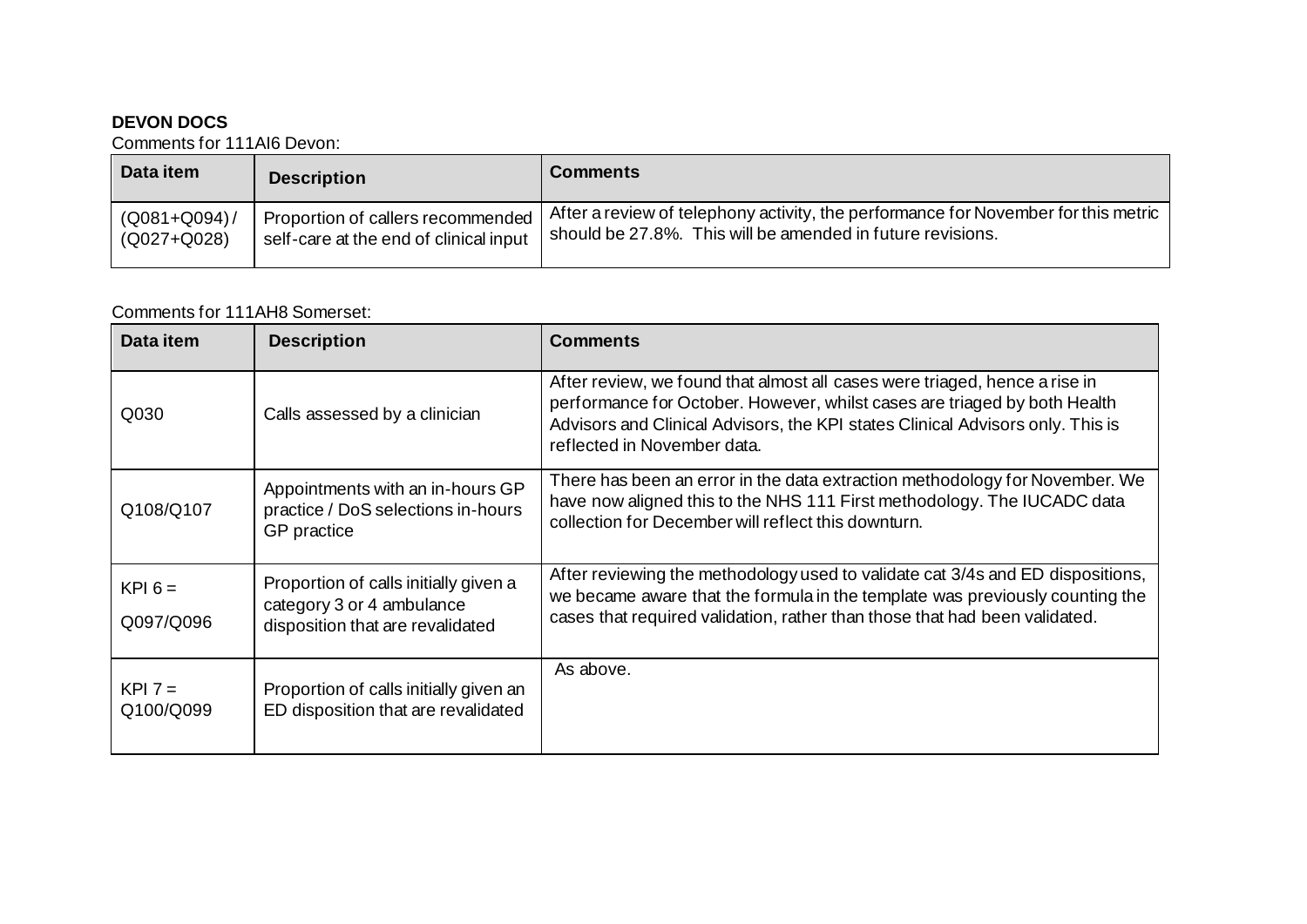## **DHU**

The ADC submission made by DHU only contains data from DHU111 and the other urgent care arms of DHU Health Care. At present this excludes data from other CAS providers such as the LCHS CAS (in Lincolnshire) and the NEMS CAS (in Nottinghamshire).

| Data item              | <b>Description</b>                               | <b>Comments</b>                                                                                                                                                                                                                                                                                                                                                                                                                                                                                                                                                                                                                      |
|------------------------|--------------------------------------------------|--------------------------------------------------------------------------------------------------------------------------------------------------------------------------------------------------------------------------------------------------------------------------------------------------------------------------------------------------------------------------------------------------------------------------------------------------------------------------------------------------------------------------------------------------------------------------------------------------------------------------------------|
| $046 + Q059 +$<br>Q072 | Number of callers recommended to<br>attend an ED | Difference in ADC and equivalent figures in the 111 MDS is due to a difference<br>in mapping some activity in relation to Dx Code Dx322 - Speak to a Clinician<br>from our service immediately - Refused Emergency Treatment Centre<br>Disposition. This Dx Code is an interim code which has for the 111 MDS been<br>historically mapped to Attend Another Service. However, this is mapped to ED<br>for the ADC.<br>Additionally, where referrals are to Derby CAS or UTCs with a Dx02/Dx03<br>code, they are mapped to Attend ED in the ADC but in the MDS are mapped to<br>either Attend Primary Care or Attend Another Service. |

Comments for 111AA5 Derbyshire:

## Comments for 111AC8 Leicestershire & Rutland:

| Data item               | <b>Description</b>                               | <b>Comments</b>                                                                                                                                                                                                                                                                                                                                                                                                                                                                                                                                                                                                                    |
|-------------------------|--------------------------------------------------|------------------------------------------------------------------------------------------------------------------------------------------------------------------------------------------------------------------------------------------------------------------------------------------------------------------------------------------------------------------------------------------------------------------------------------------------------------------------------------------------------------------------------------------------------------------------------------------------------------------------------------|
| $Q046 + Q059 +$<br>Q072 | Number of callers recommended to<br>attend an ED | Difference in ADC and equivalent figures in the 111 MDS is due to a difference<br>in mapping some activity in relation to Dx Code Dx322 - Speak to a Clinician<br>from our service immediately - Refused Emergency Treatment Centre<br>Disposition. This Dx Code is an interim code which has for the 111 MDS been<br>historically mapped to Attend Another Service. However, this is mapped to ED<br>for the ADC.<br>Additionally, where referrals are to LLR CAS or UTCs with a Dx02/Dx03 code,<br>they are mapped to Attend ED in the ADC but in the MDS are mapped to either<br>Attend Primary Care or Attend Another Service. |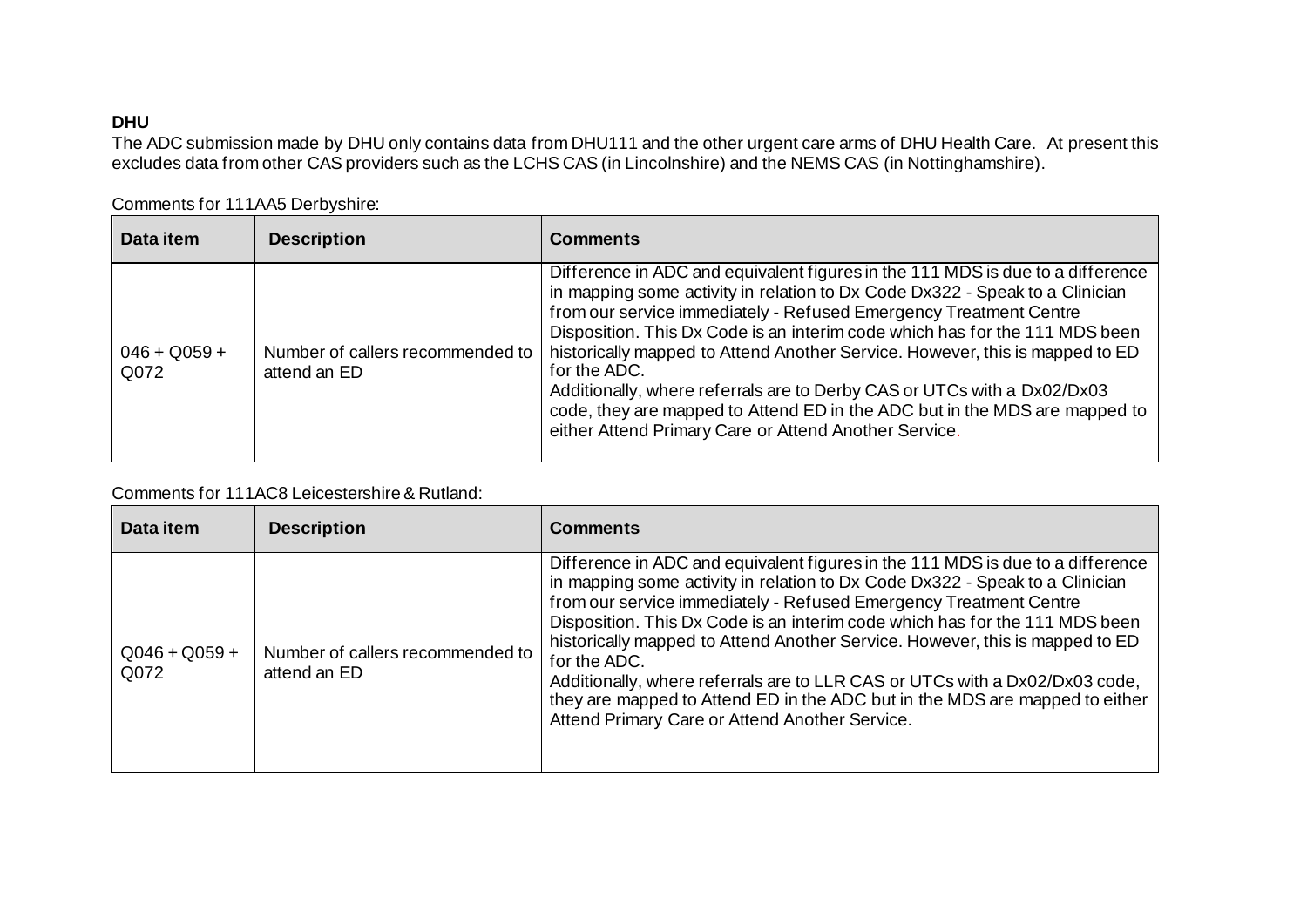Comments for 111AA2 Lincolnshire:

| Data item               | <b>Description</b>                                                                              | <b>Comments</b>                                                                                                                                                                                                                                                                                                                                                                                                                                                                                                                                                                                                                      |
|-------------------------|-------------------------------------------------------------------------------------------------|--------------------------------------------------------------------------------------------------------------------------------------------------------------------------------------------------------------------------------------------------------------------------------------------------------------------------------------------------------------------------------------------------------------------------------------------------------------------------------------------------------------------------------------------------------------------------------------------------------------------------------------|
| $Q046 + Q059 +$<br>Q072 | Number of callers recommended to<br>attend an ED                                                | Difference in ADC and equivalent figures in the 111 MDS is due to a difference<br>in mapping some activity in relation to Dx Code Dx322 - Speak to a Clinician<br>from our service immediately - Refused Emergency Treatment Centre<br>Disposition. This Dx Code is an interim code which has for the 111 MDS been<br>historically mapped to Attend Another Service. However, this is mapped to ED<br>for the ADC.<br>Additionally, where referrals are to Lincs CAS or UTCs with a Dx02/Dx03 code,<br>they are mapped to Attend ED in the ADC but in the MDS are mapped to either<br>Attend Primary Care or Attend Another Service. |
| $KPI$ 4=<br>Q112/Q111   | Proportion of calls where caller<br>given an appointment with an IUC<br><b>Treatment Centre</b> | Analysis appears to show that in November 2020 roughly half of cases mapped<br>to IUC TC had a referral selection of 'Lincolnshire CAS – GP OOH Service'<br>which does not appear to have been a referral selection the previous month<br>thus increasing the denominator compared to October 2020.<br>During the same period, the number of bookings made decreased. This<br>appears to be due to a drop in the number of overall referrals to the John<br>Coupland Minor Injury Unit.                                                                                                                                              |

# Comments for 111AC7 Milton Keynes:

| Data item               | <b>Description</b>                                 | <b>Comments</b>                                                                                                                                                                                                                                                                                                                                                                                                    |
|-------------------------|----------------------------------------------------|--------------------------------------------------------------------------------------------------------------------------------------------------------------------------------------------------------------------------------------------------------------------------------------------------------------------------------------------------------------------------------------------------------------------|
| $Q046 + Q059 +$<br>Q072 | Number of callers recommended to  <br>attend an ED | Difference in ADC and equivalent figures in the 111 MDS is due to a difference<br>in mapping some activity in relation to Dx Code Dx322 - Speak to a Clinician<br>from our service immediately - Refused Emergency Treatment Centre<br>Disposition. This Dx Code is an interim code which has for the 111 MDS been<br>historically mapped to Attend Another Service. However, this is mapped to ED<br>for the ADC. |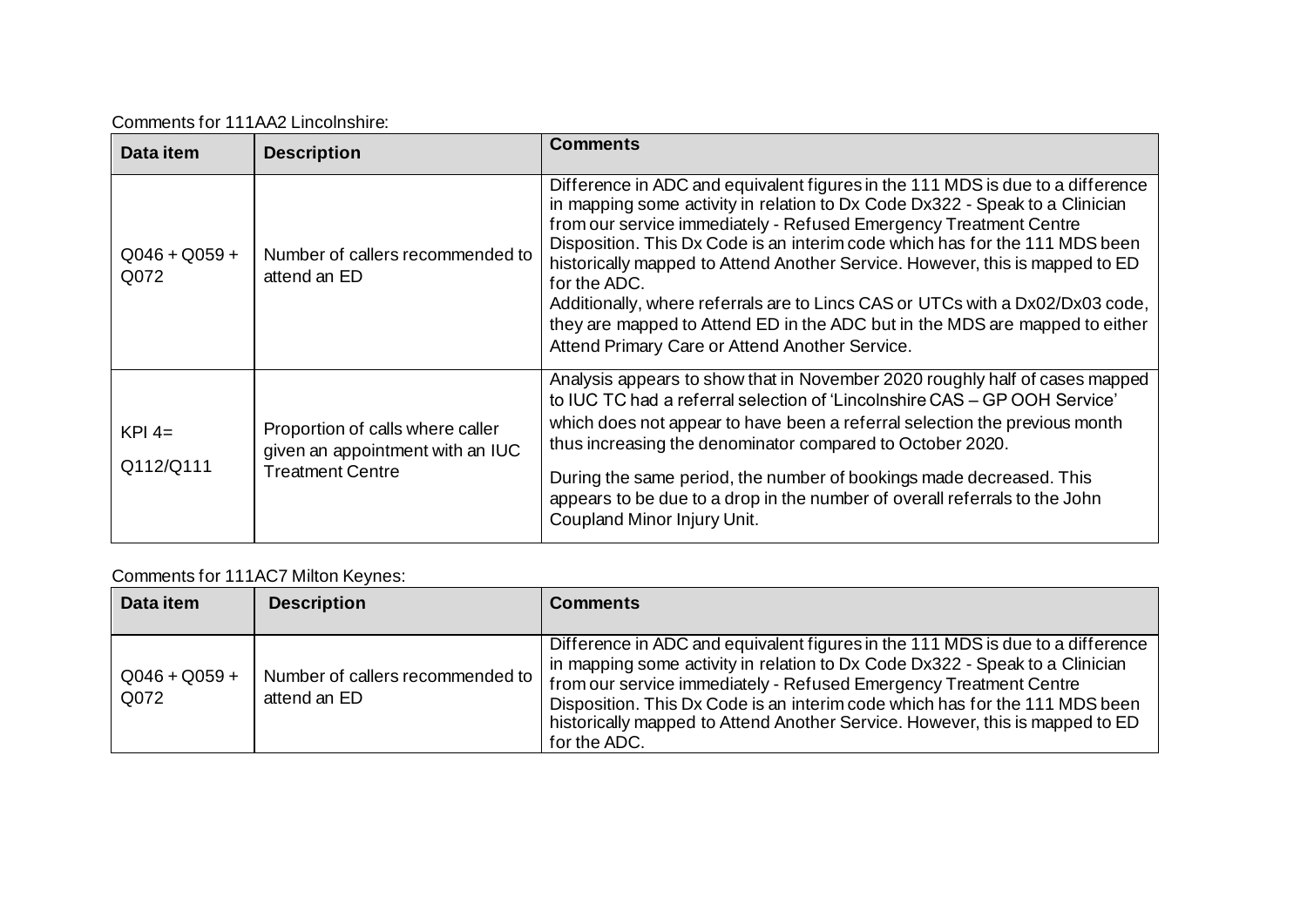|                        |                                                                               | Additionally, where referrals are to MK CAS with a Dx02/Dx03 code, they are<br>mapped to Attend ED in the ADC but in the MDS are mapped to either Attend<br>Primary Care or Attend Another Service."                                                                                                           |
|------------------------|-------------------------------------------------------------------------------|----------------------------------------------------------------------------------------------------------------------------------------------------------------------------------------------------------------------------------------------------------------------------------------------------------------|
| $KPI 7 =$<br>Q100/Q099 | Proportion of calls initially given an<br>ED disposition that are revalidated | Only a small proportion of calls sent for ED revalidation from Milton Keynes go<br>to the Northants ED Validation service which are counted within our figures.<br>The majority of revalidations are referred to the MK ED CAS which are not<br>included within our services and so therefore are not counted. |

# Comments for 111AC6 Northamptonshire:

| Data item               | <b>Description</b>                               | <b>Comments</b>                                                                                                                                                                                                                                                                                                                                                                                                                                                                                                                                                                                                                          |
|-------------------------|--------------------------------------------------|------------------------------------------------------------------------------------------------------------------------------------------------------------------------------------------------------------------------------------------------------------------------------------------------------------------------------------------------------------------------------------------------------------------------------------------------------------------------------------------------------------------------------------------------------------------------------------------------------------------------------------------|
| $Q046 + Q059 +$<br>Q072 | Number of callers recommended to<br>attend an ED | Difference in ADC and equivalent figures in the 111 MDS is due to a difference<br>in mapping some activity in relation to Dx Code Dx322 - Speak to a Clinician<br>from our service immediately - Refused Emergency Treatment Centre<br>Disposition. This Dx Code is an interim code which has for the 111 MDS been<br>historically mapped to Attend Another Service. However, this is mapped to ED<br>for the ADC.<br>Additionally, where referrals are to Northants CAS or UTCs with a Dx02/Dx03<br>code, they are mapped to Attend ED in the ADC but in the MDS are mapped to<br>either Attend Primary Care or Attend Another Service. |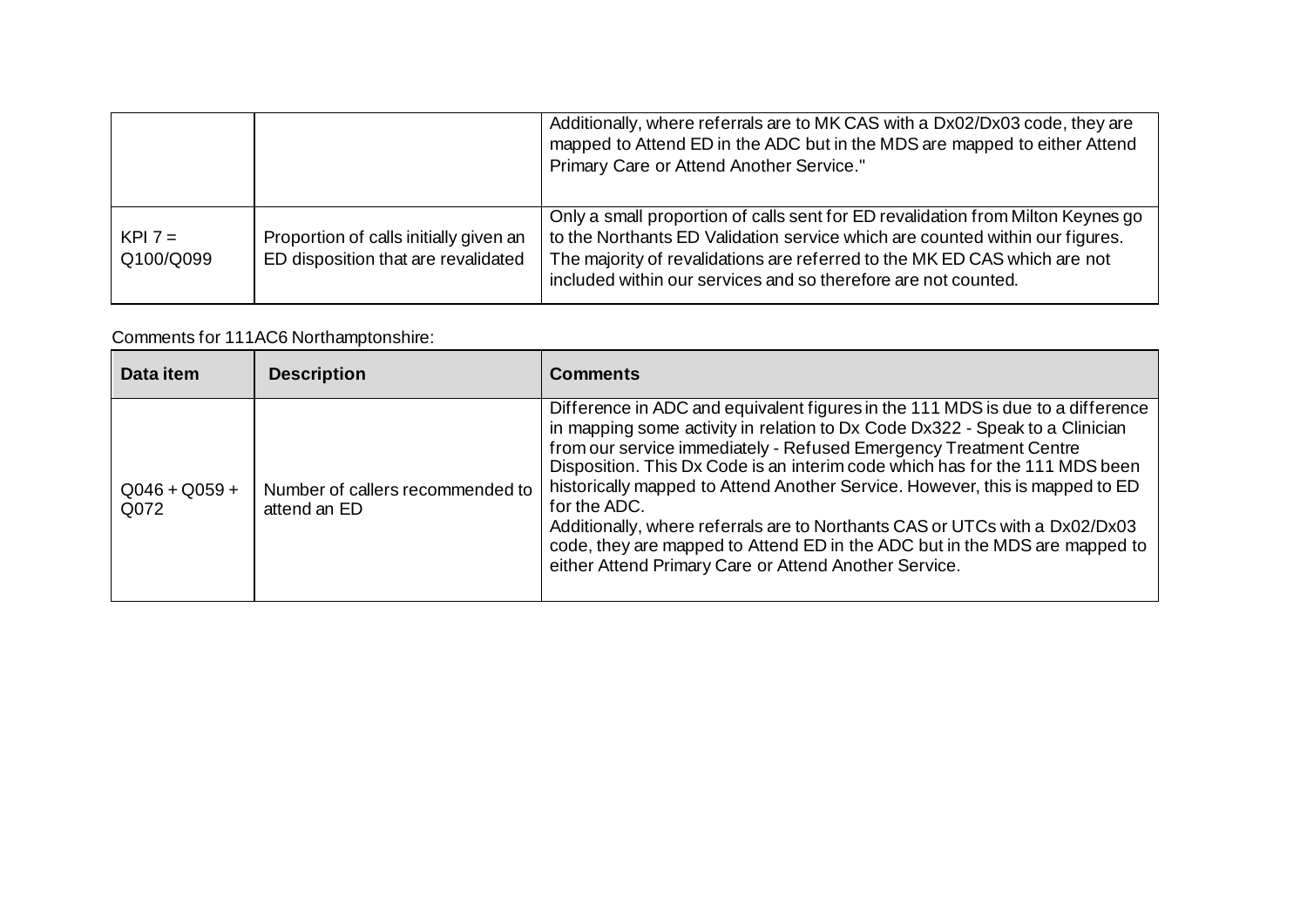|  |  | Comments for 111AA4 Nottinghamshire: |
|--|--|--------------------------------------|
|--|--|--------------------------------------|

| Data item               | <b>Description</b>                                                               | <b>Comments</b>                                                                                                                                                                                                                                                                                                                                                                                                                                                                                                                                                                                                                      |
|-------------------------|----------------------------------------------------------------------------------|--------------------------------------------------------------------------------------------------------------------------------------------------------------------------------------------------------------------------------------------------------------------------------------------------------------------------------------------------------------------------------------------------------------------------------------------------------------------------------------------------------------------------------------------------------------------------------------------------------------------------------------|
| $Q046 + Q059 +$<br>Q072 | Number of callers recommended<br>to attend an ED                                 | Difference in ADC and equivalent figures in the 111 MDS is due to a difference<br>in mapping some activity in relation to Dx Code Dx322 - Speak to a Clinician<br>from our service immediately - Refused Emergency Treatment Centre<br>Disposition. This Dx Code is an interim code which has for the 111 MDS been<br>historically mapped to Attend Another Service. However, this is mapped to ED<br>for the ADC.<br>Additionally, where referrals are to Notts CAS or UTCs with a Dx02/Dx03 code,<br>they are mapped to Attend ED in the ADC but in the MDS are mapped to either<br>Attend Primary Care or Attend Another Service. |
| $KPI 7 =$<br>Q100/Q099  | Proportion of calls initially given<br>an ED disposition that are<br>revalidated | Script to pull data is set up so that it only identifies where a revalidation has<br>taken place within our services. Notts ED validations are undertaken outside of<br>our contracted services so therefore are not being counted.                                                                                                                                                                                                                                                                                                                                                                                                  |

# **DORSET HC**

Comments for 111AI4 Dorset:

| Data item              | <b>Description</b>                                                    | <b>Comments</b>                                                                                                                                                                                                                                         |
|------------------------|-----------------------------------------------------------------------|---------------------------------------------------------------------------------------------------------------------------------------------------------------------------------------------------------------------------------------------------------|
| Q017                   | Total time to call answer                                             | We had noticed variance over the last few months. During October and<br>November, the phone system swapped over twice, and this has resulted in data<br>issues during those months. For December the data will be totally from the DHC<br>phone system. |
| $KPI$ 5 =<br>Q114/Q113 | Proportion of callers where caller<br>given an appointment with a UTC | Up until November all appointments (required or received) at Poole Hospital<br>were covered in KPI 4 as it was unclear if this was an IUC treatment centre or a<br>UTC. In October we received confirmation that Poole hospital is a UTC. So, from      |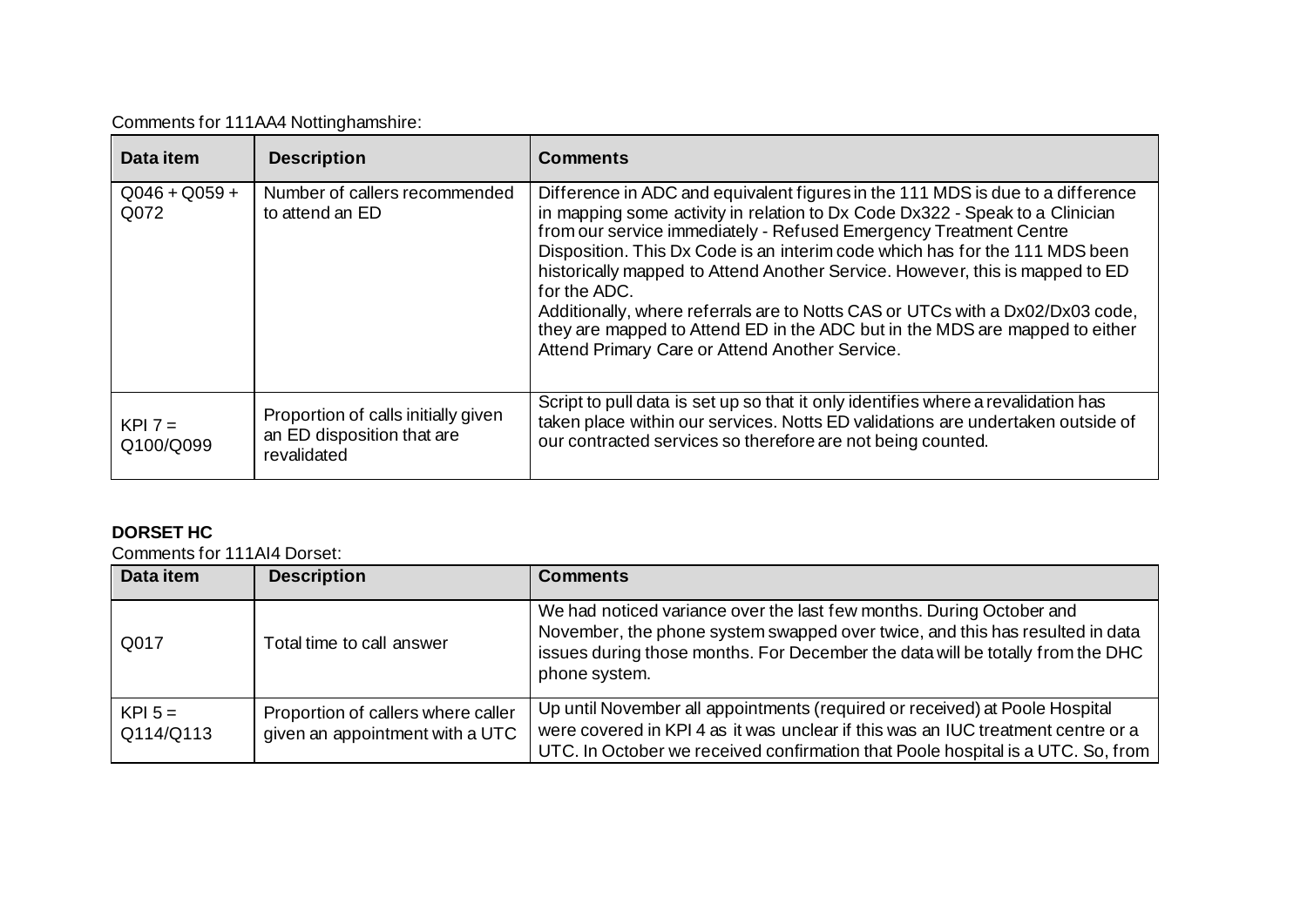|                        |                                                                                                        | November all appointments (required and received) were moved from KPI 4 to<br>KPI 5.                                                                                                                                                |
|------------------------|--------------------------------------------------------------------------------------------------------|-------------------------------------------------------------------------------------------------------------------------------------------------------------------------------------------------------------------------------------|
| $KPI6 =$<br>Q097/Q096  | Proportion of calls initially given a<br>category 3 or 4 ambulance<br>disposition that are revalidated | The calculation and data have been reviewed for these two KPIs. Please see<br>table below for the current results. The figures are slightly different due largely to<br>continual ongoing development of the data and calculations. |
| $KPI 7 =$<br>Q100/Q099 | Proportion of calls initially given<br>an ED disposition that are<br>revalidated                       |                                                                                                                                                                                                                                     |

| Reference                                                                                        | Description                                                                                                | Metric                                                                           | Q2       | Oct   | Nov.  |
|--------------------------------------------------------------------------------------------------|------------------------------------------------------------------------------------------------------------|----------------------------------------------------------------------------------|----------|-------|-------|
| Proportion of calls initially.<br>given a category 3 or 4<br>KPI <sub>6</sub><br>are revalidated | ADC97 Number of calls initially given a<br>category 3 or 4 ambulance disposition that<br>lare revalidated. | 2,316                                                                            | 846      | 946   |       |
|                                                                                                  | ambulance disposition that                                                                                 | ADC96 Number of calls initially given a<br>category 3 or 4 ambulance disposition | 3.697    | 1.250 | 1.270 |
|                                                                                                  |                                                                                                            | <b>Percentage Compliance</b>                                                     | 62.6%    | 67.7% | 74.5% |
| KPI <sub>7</sub>                                                                                 | Proportion of calls initially<br>given an ED disposition<br>that are revalidated                           | ADC100 Number of calls initially given an<br>ED disposition that are revalidated | 1.708    | 469   | 1.014 |
|                                                                                                  |                                                                                                            | ADC99 Number of calls initially given an ED  <br>disposition                     | 5,501    | 1.731 | 1.747 |
|                                                                                                  |                                                                                                            | <b>Percentage Compliance</b>                                                     | $31.0\%$ | 27.1% | 58.0% |

# **HUC**

Comments for 111AC5 Cambridgeshire & Peterborough:

| Data item                                       | <b>Description</b>                                                             | <b>Comments</b>                                                                                                                                                                                                                                                                                                             |
|-------------------------------------------------|--------------------------------------------------------------------------------|-----------------------------------------------------------------------------------------------------------------------------------------------------------------------------------------------------------------------------------------------------------------------------------------------------------------------------|
| $KPI 9 =$<br>$(Q081 + Q094)$<br>$(Q027 + Q028)$ | Proportion of callers<br>recommended self-care at the<br>end of clinical input | Clinical Adviser referrals to Selfcare are fairly constant but non-111 referrals to<br>self-care dropped in November. Numbers depend on what box is ticked by<br>clinicians as an outcome. In Adastra they can tick several boxes and usually<br>tick boxes that reflect worsening advice which means we report the highest |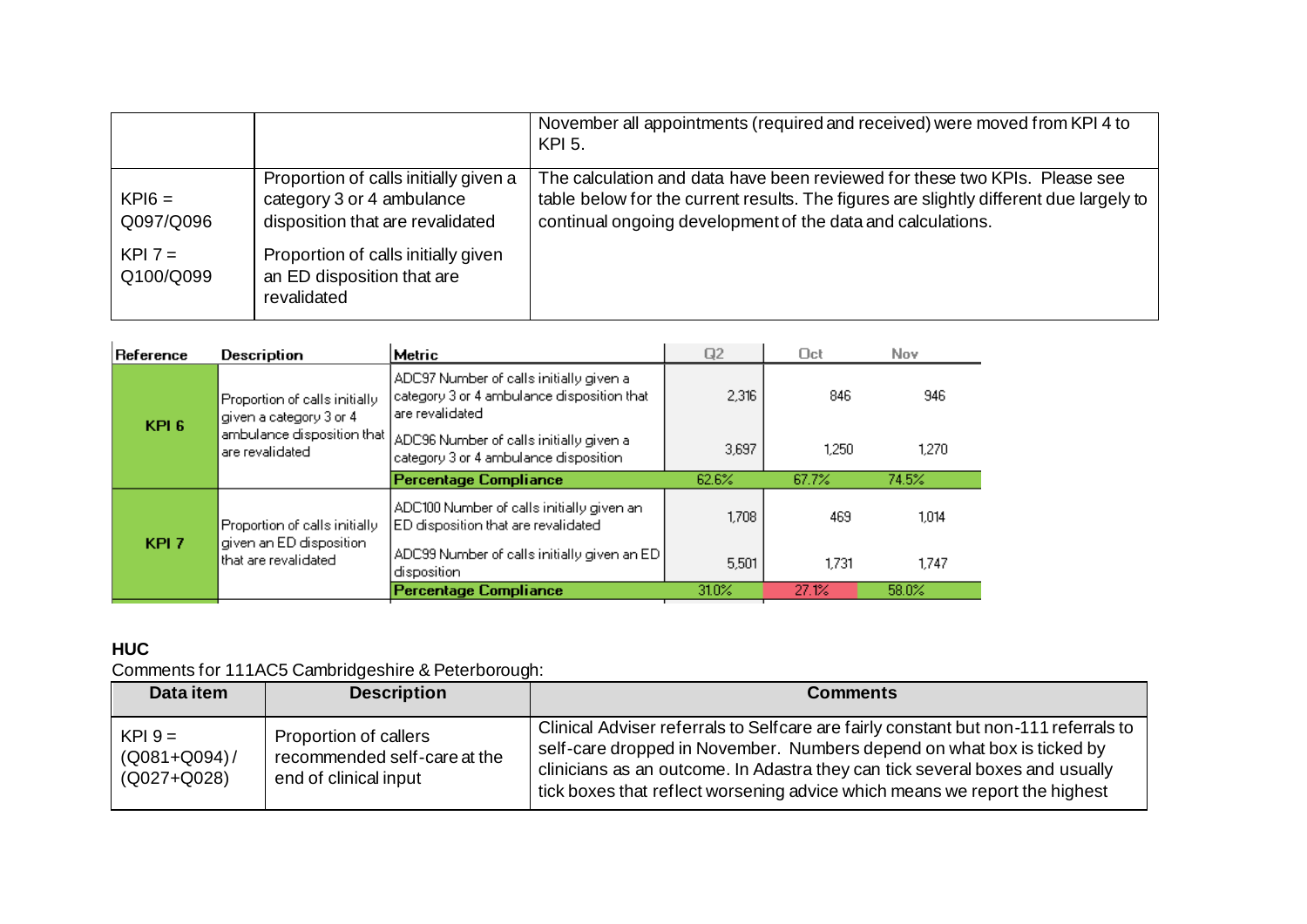|  | acuity, i.e. if a patient is told self-care, but then is told if they get worse they<br>should go to A&E, the clinician will tick Selfcare and A&E. We then report A&E,<br>as we do not want to under-report ED referrals, etc. |
|--|---------------------------------------------------------------------------------------------------------------------------------------------------------------------------------------------------------------------------------|
|  |                                                                                                                                                                                                                                 |

## Comments for 111AB2 Hertfordshire:

| Data item                                       | <b>Description</b>                                                             | <b>Comments</b>                                                                                                                                                                                                                                                                                                                                                                                                                                                                                                                                                |
|-------------------------------------------------|--------------------------------------------------------------------------------|----------------------------------------------------------------------------------------------------------------------------------------------------------------------------------------------------------------------------------------------------------------------------------------------------------------------------------------------------------------------------------------------------------------------------------------------------------------------------------------------------------------------------------------------------------------|
| $KPI 9 =$<br>$(Q081 + Q094)$ /<br>$(Q027+Q028)$ | Proportion of callers<br>recommended self-care at the<br>end of clinical input | Clinical Adviser referrals to Selfcare are fairly constant but non-111 referrals to<br>self-care dropped in November. Numbers depend on what box is ticked by<br>clinicians as an outcome. In Adastra they can tick several boxes and usually<br>tick boxes that reflect worsening advice which means we report the highest<br>acuity, i.e. if a patient is told self-care, but then is told if they get worse they<br>should go to A&E, the clinician will tick Selfcare and A&E. We then report A&E,<br>as we do not want to under-report ED referrals, etc. |

# Comments for 111AG7 Luton & Bedfordshire:

| Data item                                     | <b>Description</b>                                                             | <b>Comments</b>                                                                                                                                                                                                                                                                                                                                                                                                                                                                                                                                                |
|-----------------------------------------------|--------------------------------------------------------------------------------|----------------------------------------------------------------------------------------------------------------------------------------------------------------------------------------------------------------------------------------------------------------------------------------------------------------------------------------------------------------------------------------------------------------------------------------------------------------------------------------------------------------------------------------------------------------|
| $KPI.9 =$<br>$(Q081 + Q094)$ /<br>(Q027+Q028) | Proportion of callers<br>recommended self-care at the<br>end of clinical input | Clinical Adviser referrals to Selfcare are fairly constant but non-111 referrals to<br>self-care dropped in November. Numbers depend on what box is ticked by<br>clinicians as an outcome. In Adastra they can tick several boxes and usually<br>tick boxes that reflect worsening advice which means we report the highest<br>acuity, i.e. if a patient is told self-care, but then is told if they get worse they<br>should go to A&E, the clinician will tick Selfcare and A&E. We then report A&E,<br>as we do not want to under-report ED referrals, etc. |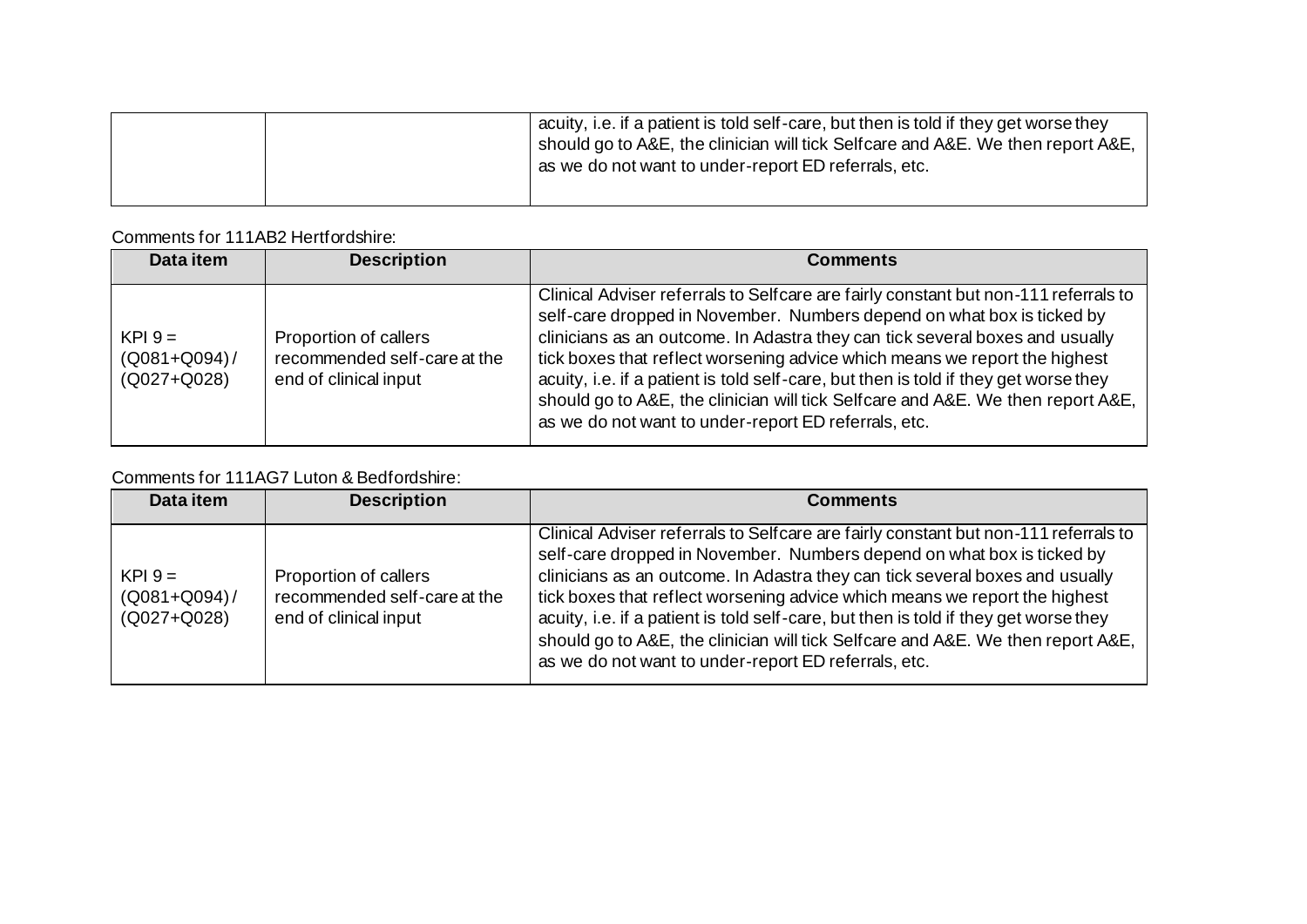| Comments for 111AI3 West Essex: |  |
|---------------------------------|--|
|---------------------------------|--|

| Data item                                       | <b>Description</b>                                                             | <b>Comments</b>                                                                                                                                                                                                                                                                                                                                                                                                                                                                                                                                                |
|-------------------------------------------------|--------------------------------------------------------------------------------|----------------------------------------------------------------------------------------------------------------------------------------------------------------------------------------------------------------------------------------------------------------------------------------------------------------------------------------------------------------------------------------------------------------------------------------------------------------------------------------------------------------------------------------------------------------|
| $KPI$ 5 =<br>Q114/Q113                          | Proportion of callers where<br>caller given an appointment<br>with a UTC       | 96% of cases went to UTC at PAH Harlow and their system cannot accept Direct<br>Bookings hence the percentage is low.                                                                                                                                                                                                                                                                                                                                                                                                                                          |
| $KPI 9 =$<br>$(Q081 + Q094)$ /<br>$(Q027+Q028)$ | Proportion of callers<br>recommended self-care at the<br>end of clinical input | Clinical Adviser referrals to Selfcare are fairly constant but non-111 referrals to<br>self-care dropped in November. Numbers depend on what box is ticked by<br>clinicians as an outcome. In Adastra they can tick several boxes and usually tick<br>boxes that reflect worsening advice which means we report the highest acuity,<br>i.e. if a patient is told self-care, but then is told if they get worse they should go to<br>A&E, the clinician will tick Selfcare and A&E. We then report A&E, as we do not<br>want to under-report ED referrals, etc. |

# **IC24**

Comments for 111AH4 Mid & South Essex and 111AG8 Norfolk including Great Yarmouth and Waveney:

| Data item              | <b>Description</b>                                                               | <b>Comments</b>                                            |
|------------------------|----------------------------------------------------------------------------------|------------------------------------------------------------|
| $KPI 7 =$<br>Q100/Q099 | Proportion of calls initially<br>given an ED disposition that<br>are revalidated | This metric is to improve progress following pilot review. |

## **IOW**

No comments received.

## **LAS**

No comments received.

## **LCW**

No comments received.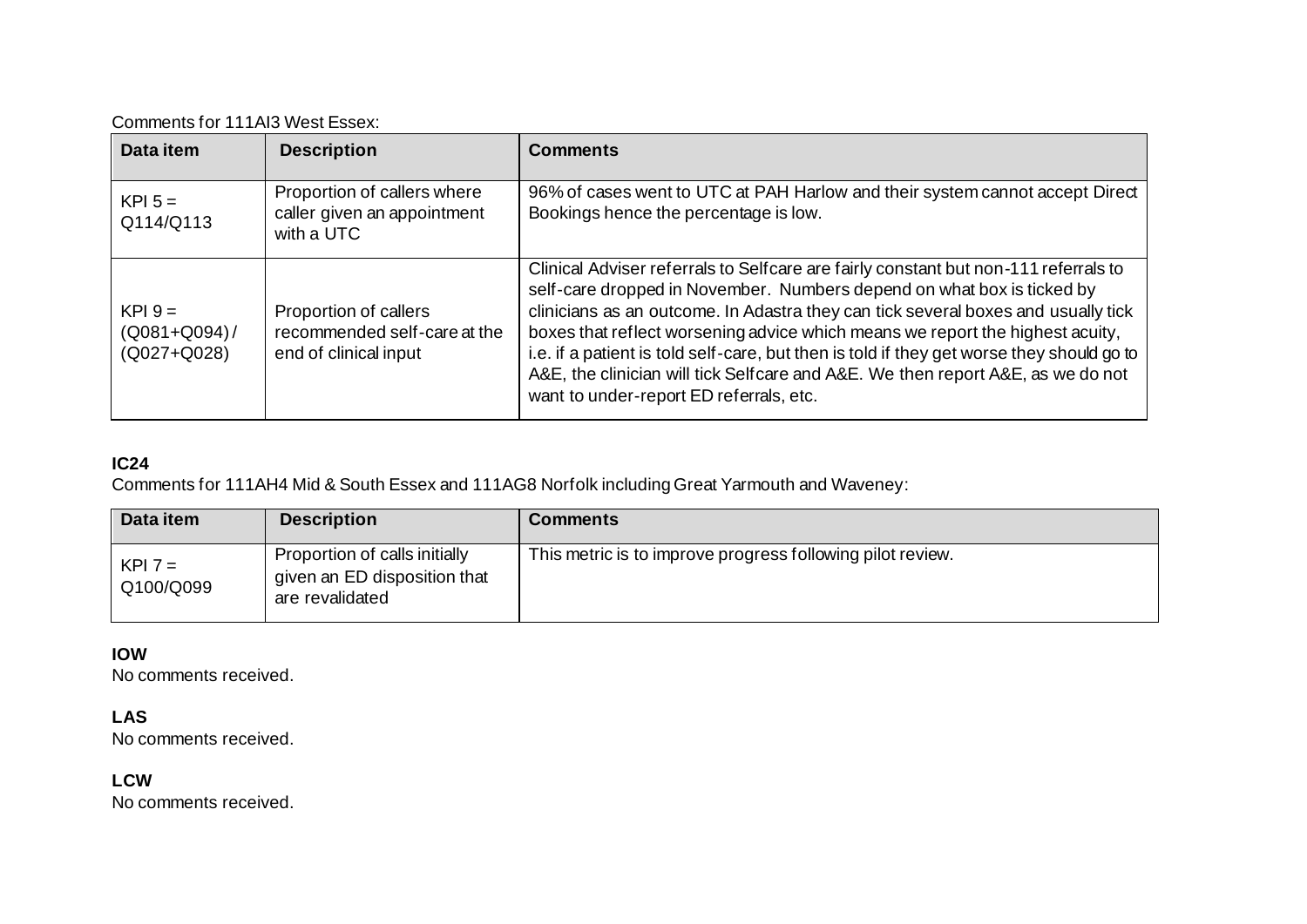## **NEAS**

Comments for 111AA1 North East.

#### **Commentary regarding changes to KPIs:**

- Abandonment rates have reduced since the previous month, although remain higher than average due to challenging call answer performance.
- Call performance was particularly challenging through the first 2 weeks of November, although started to recover through into December. A factor of this was due to Health Advisor absence rates and challenging 999 call performance during the same period. Average Handling Time increased as a result of Out of Area (OOA) call volumes 97% above last year's monthly average, due to National contingency being invoked on at least 21 occasions – with external providers struggling with Covid-19 absences.
- As with last month, appointments at IUC Treatment Centres remain low. There was a change of process earlier in the year which has meant that face-to-face appointments at some services have been replaced by a call back.

## **NECS / YAS / LCD**

Comments for 111AI7 Yorkshire and Humber (NECS):

| Data item               | <b>Description</b>                                                                              | <b>Comments</b>                                                                                                                        |
|-------------------------|-------------------------------------------------------------------------------------------------|----------------------------------------------------------------------------------------------------------------------------------------|
| $KPI$ 4=<br>Q112/Q111   | Proportion of calls where caller<br>given an appointment with an<br><b>IUC Treatment Centre</b> | Reduction this month looks to be caused by recent changes to service names.<br>This should be amended for next month's ADC submission. |
| $KPI 15 =$<br>Q030/Q024 | Proportion of callers assessed<br>by a clinician                                                | We are still working to identify a methodology to reflect the clinical assessments<br>done by LCD.                                     |

**Q13-Q16** LCD Dental - we do not have the ability to breakdown calls Q014-Q016

**Q17** LCD Dental - We did have more calls during the peak of Covid as dentists were generally seeing fewer patients than normal and call volumes have decreased since patients have been able to see their own dentists more easily. We do have varied staffing levels which can contribute to the call answer times too. Also, the call volumes naturally fluctuate particularly over the summer so this variance month on month is to be expected.

**Q081** – LCD: Figures include cases originating from Dx108 code "The call is closed with no further action needed".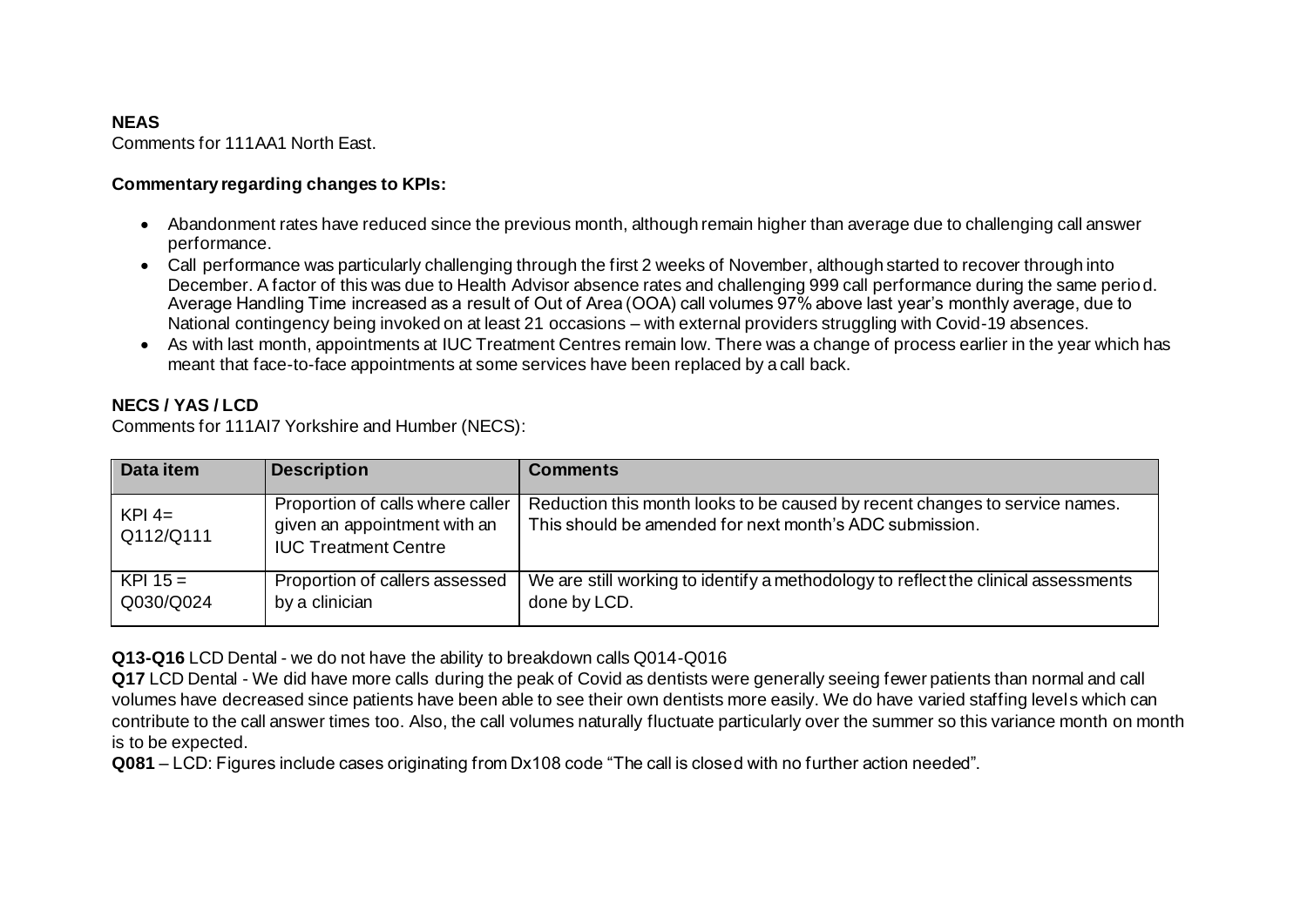Q87 LCD GPOOH - taken as all PCC and HV cases, rest are all cases closed over the phone after clinical triage. The split between clinician types for triage is purely down to the rotas that are in place during the month so this will always fluctuate but predominantly we are a GP lead service.

**Q098** we are still working to identify a methodology to reflect the clinical assessments done by LCD.

**Q101** Time is not captured by YAS or LCD

**Q120** Known data quality issue with data received from a GP OOH provider**.** 

**Q136-140** LCD GPOOH - Due to case closure options it isn't possible to fully track just those which were booked for PCC so all have been included in items 136 - 140.

#### **Data for GP OOH providers includes**

8GY92-LCD NNJ-DHU on behalf of Bassetlaw GPOOH (Y00814), Y01173-Sheffield GP Collaborative, RCD-Harrogate & District, NL3-CARE PLUS, YO5222-i-HEART Barnsley, NNF-City Health Care Partnership CIC, RFR - Rotherham NHSFT NXL01 - FCMS NL0 - Vocare RJL-Northern Lincolnshire and Goole NHS Foundation Trust

#### **NWAS**

Comments for 111AF8 North West.

The North West does not have a single integrated contract covering both NHS111 and CAS; NWAS is the NHS111 provider but its CAS role is limited to validation work undertaken within the 999 service. CAS provision is by a range of providers (predominantly OOH providers) who either initially provided CAS or through being specifically commissioned by CCGs to provide CAS either as a standalone contract or as part of a wider UEC/urgent primary care contract. The Ambulance and NHS111 commissioning team for the North West, hosted by Blackpool CCG therefore does not have responsibility or authority for those CAS contractual relationships and has not had the authority to mandate commissioners and providers to take a collective approach to the IUC ADC.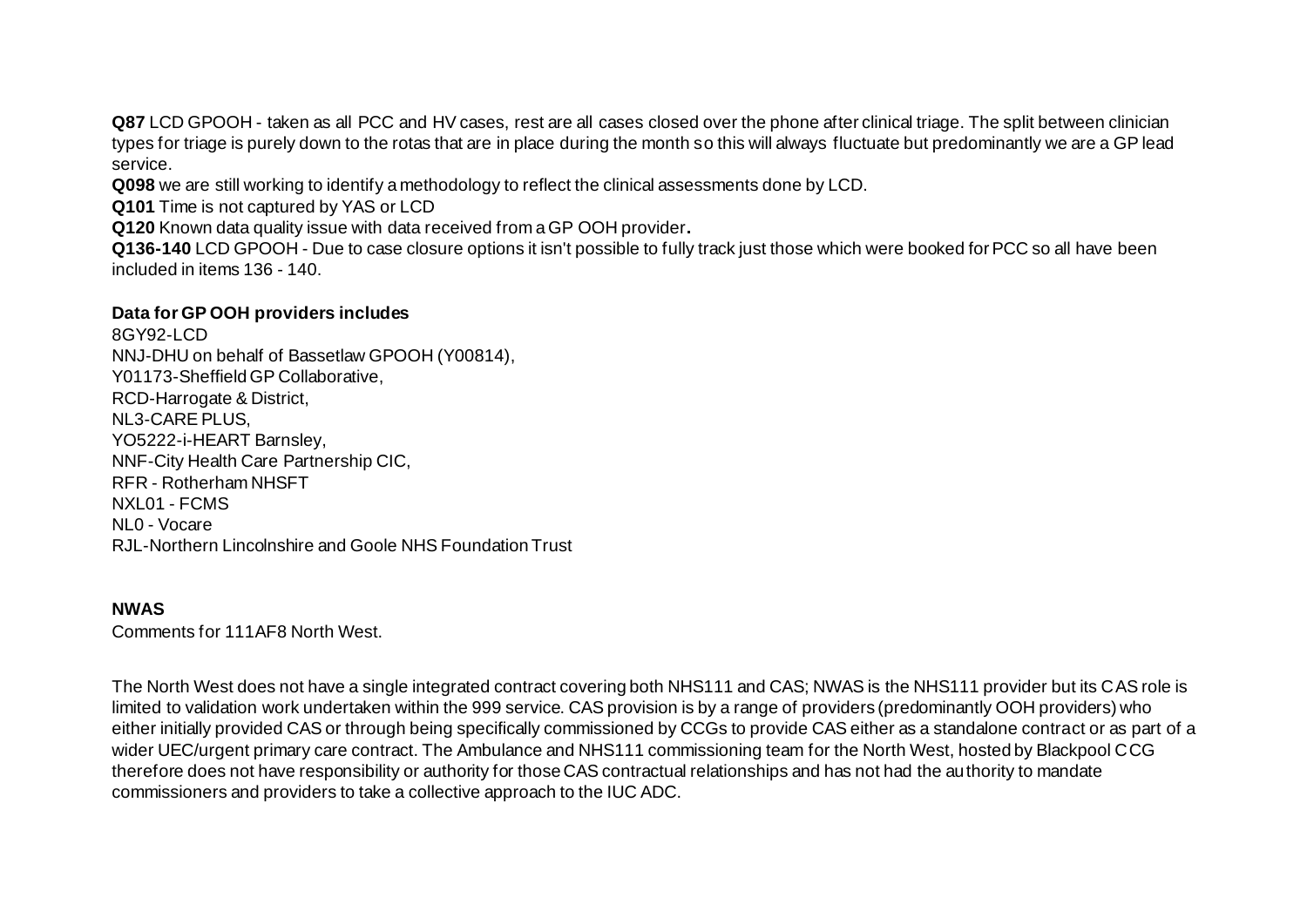Discussions are currently taking place to develop a data warehouse function with the necessary data sharing agreements in place with a full NW solution by April 2021.

#### **Practice Plus Group**

No comments received.

## **SCAS**

Comments for 111AG9 Thames Valley and 111AH9 Hampshire & Surrey Heath.

Figures are down slightly this month as SCAS was on National Contingency for some of November due to Staff Sickness and Deep Cleaning. Also, some missing data fields due to issues with Adastra. We continue to see more GP involvement as 111 First is rolled out.

## **SECAmb**

Comments for 111AI9 Kent, Medway & Sussex:

| Data item              | <b>Description</b>                                                                              | <b>Comments</b>                                                                                                                                                                                                                                |
|------------------------|-------------------------------------------------------------------------------------------------|------------------------------------------------------------------------------------------------------------------------------------------------------------------------------------------------------------------------------------------------|
| Q017                   | Total time to call answer                                                                       | Median speed to answer is up from 82 secs (Oct) to 105 secs (Nov), plus<br>compound effect of increased call activity.                                                                                                                         |
| $KPI 4 =$<br>Q112/Q111 | Proportion of calls where caller<br>given an appointment with an<br><b>IUC Treatment Centre</b> | We only have direct appointment booking with one IUC Treatment Centre<br>provider, operating in a small part of our area. We will see an expansion of direct<br>booking in the other items (Q108 / Q114) but it is not envisaged in this item. |

## **VOCARE**

Vocare were again only able to provide telephony data this month. Impacts data for the following contract areas: Staffordshire, South West London, Cornwall, BaNES and Wiltshire & Swindon. No other comments received.